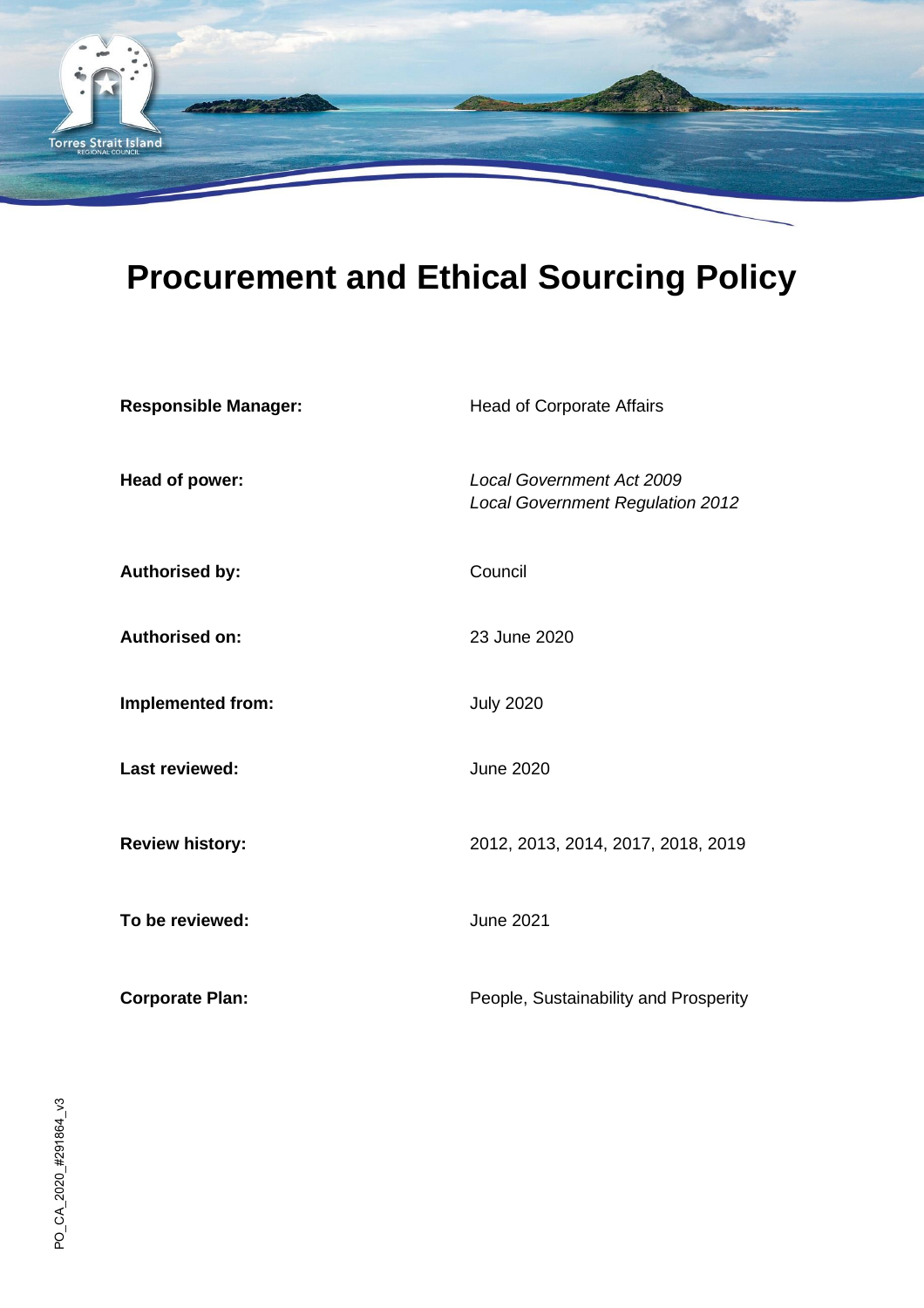# **1. Purpose**

This policy aims to provide Torres Strait Island Regional Council with a procurement framework which is open and transparent and provides value for money in compliance with Section 198 of the *Local Government Regulation 2012*. The Council is committed to better target their procurement activities to ensure local Indigenous businesses have equitable access to the procurement opportunities that exist within Council and deliver improved economic, environmental and social outcomes for the Torres Strait region holistically.

# **2. Application**

This policy applies to all Council procurement activities.

# **3. Legislation**

All Council procurement must be carried out in compliance with the *Local Government Act 2009* and the *Local Government Regulation 2012*.

# **4. Procurement**

Procurement means to purchase, hire, lease, rental, exchange or any other commercial transaction involving the outlay of funds in return for the provision of goods, equipment and or services. The purchase of goods, works or services shall not be broken down into unreasonable components or reduced order quantities in order to avoid the necessity to comply with the dollar limit requirements under this Policy.

# **5. Provisions**

#### **Introduction**

All Council procurement must be carried out in compliance with the Local Government Act 2009 and the Local Government Regulation 2012.

# **Objectives**

Council's procurement activities aim to achieve beneficial outcomes by:

- Promoting value for money with probity and accountability;
- Advancing Council's economic, social and environmental policies;
- Providing reasonable opportunity for local Indigenous businesses to supply to Council;
- Promoting compliance with relevant legislation; and
- Promoting continuous improvement and best practice in procurement activities.

# **Responsibility**

Council officers are required to:

- Adhere to the sound contracting principles as stipulated in the *Local Government Act 2009*;
- Preserve Council's integrity in the procurement process to ensure that council acts beyond reproach in all dealings; and
- Obtain best value whole of life costs.

During the entire procurement process, any officers who intend to have any input or influence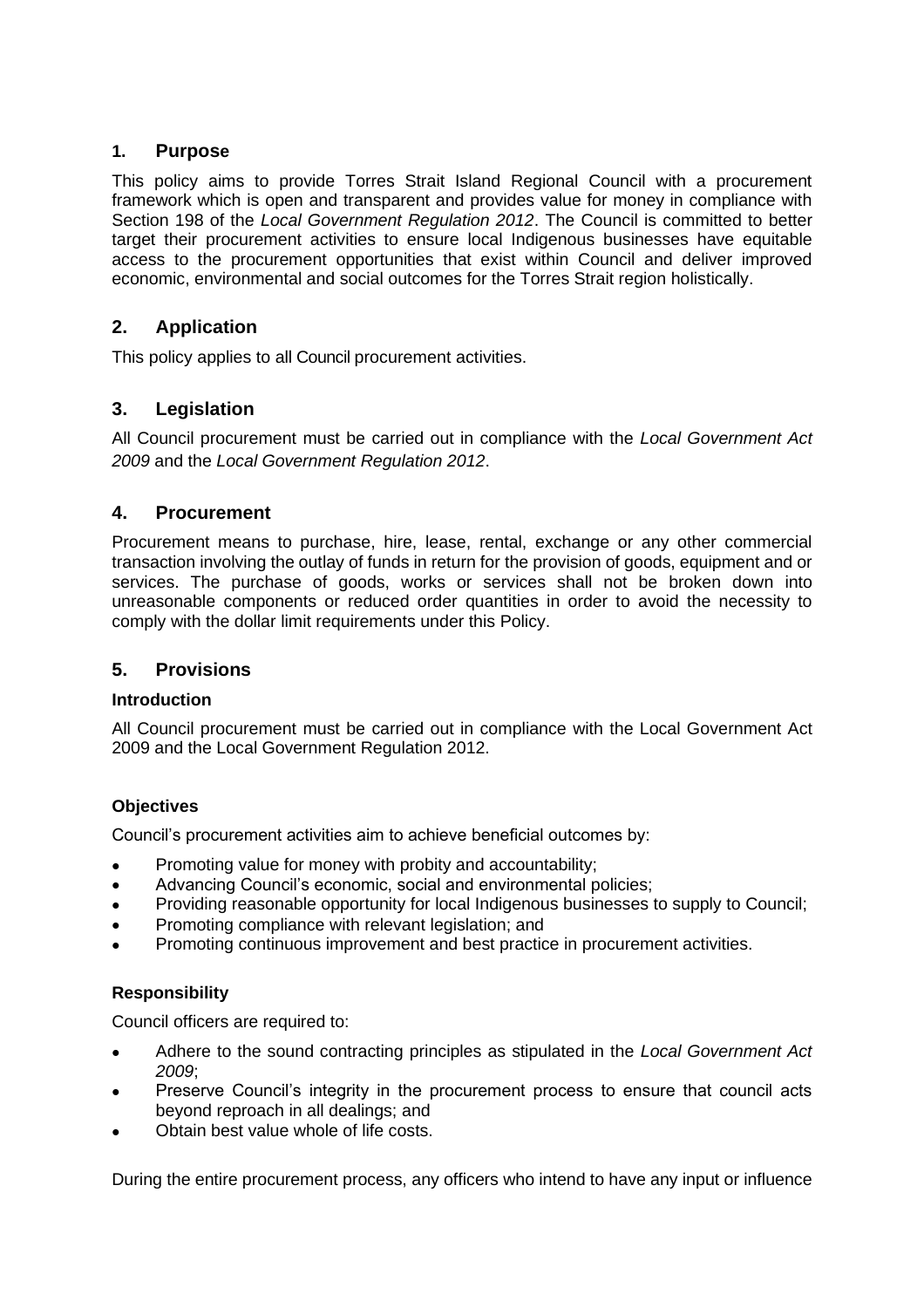should ensure they have read Council's Code of Conduct as well as the supporting documents to this Policy.

All officers involved in procurement and contracting activity must comply with the following interlinked principles and objectives of probity:

- Use of a competitive process;
- Fairness and impartiality;
- Transparency of process;
- Independence through effective management of conflicts of interest;
- Accountability of process; and
- Security and confidentiality of information and materials.

Officers participating in procurement and contracting activities must comply with the requirements of Council's Code of Conduct, and the supporting documents to this Procurement Policy and must:

- Notify the Strategic Sourcing Manager immediately they become aware of any conflict of interest (perceived, potential or actual);
- Not accept gifts from parties related to any procurement or contracting activity; and
- Action the pre and post offer declarations of conflict of interest and confidentiality as applicable.

Councillors and staff must ensure that they do not participate in any action, which may be deemed to be:

- Canvassing by any party with a material interest in the procurement; or
- Releasing commercial in confidence information; or
- Collusion i.e. collaboration between parties involved in the procurement process.

Any approach or known evidence of canvassing, breach of confidentiality or collusion must be reported to the Chief Executive Officer.

#### **6. Sound Contracting Principles**

Council officers must have regard to the sound contracting principles set out in section 104(3) of the *Local Government Act 2009*:

- a) value for money;
- b) open and effective competition;
- c) the development of competitive local business and industry;
- d) environmental protection;
- e) ethical behaviour and fair dealing.

#### **Value for money**

The objective of the value for money principles is to ensure that all procurement and contracting activities represent the best return and performance for money spent form a wholeof-life cost perspective to assist Council to effectively and efficiently use public money.

Value for money should not be limited to price alone. In assessing value for money, officers must consider: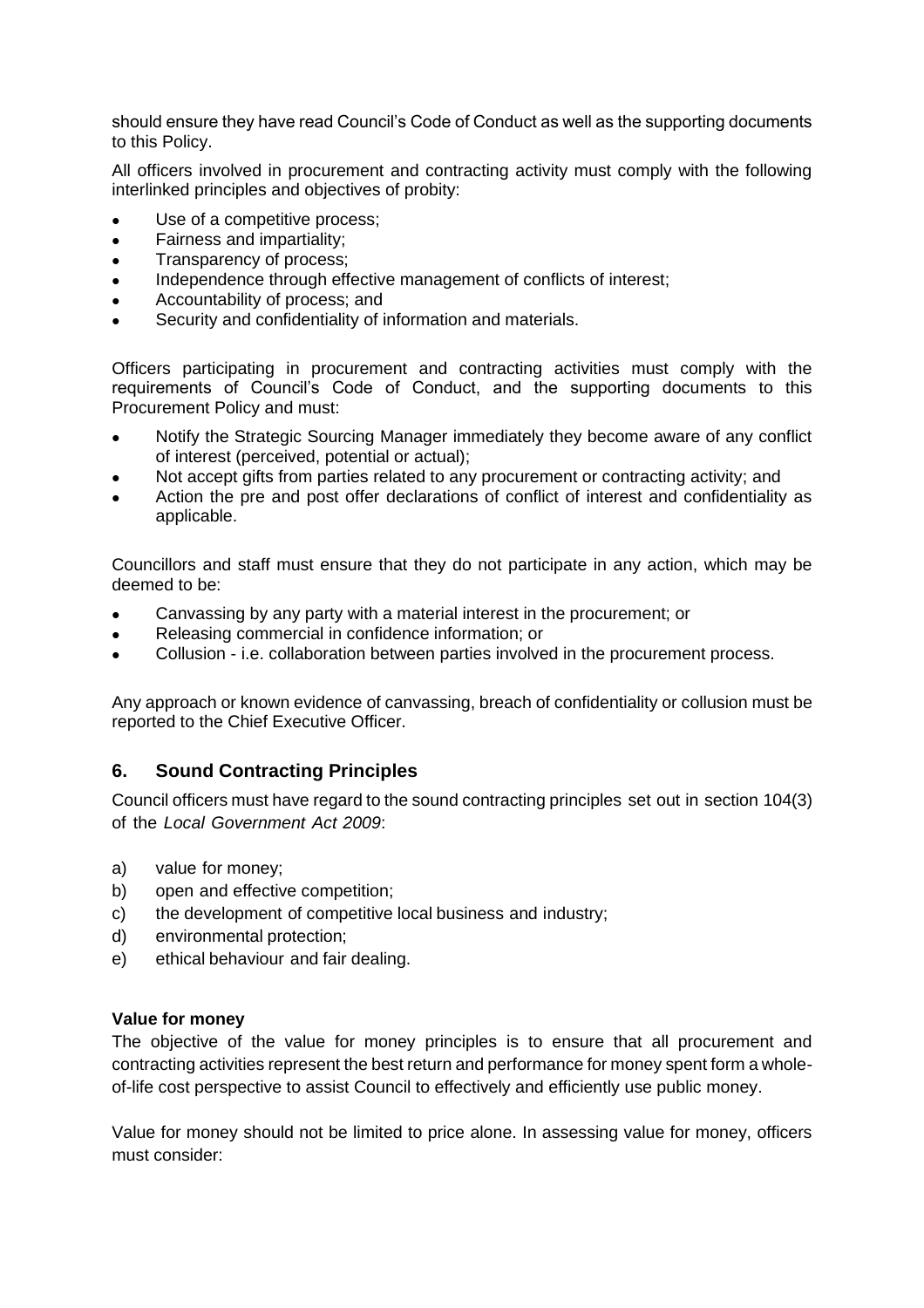- The contribution to the advancement of Council priorities and vision, including buying from local Torres Strait Island businesses and organisations as first preference, community and social benefits, and suitability considerations consistent with and supporting the strategic direction of the Corporate Plan;
- Factors such as fit for purpose, innovation, maintenance and support, relevant experience and performance, availability and suitability of staff, plant and equipment, application of relevant and sound systems of operational management, risk, legal and reputation exposure and business continuity; and
- Cost related factors including whole-of-life costs, transactional costs and risk exposure associated with the acquisition, use, administration, holding, maintenance and disposal of the goods and/or services.

As the application of the value for money principle may not necessarily favour the lowest price, contracting decisions must substantiate how application of the principles ensures council is receiving the most advantageous outcome for our community.

# **Open and effective competition**

Procurement processes must be open and transparent to suppliers and the public and result in effective competition in the provision of all goods and services. Council must give fair and equitable consideration to all prospective suppliers.

# **Development of competitive local business and industry**

Council will proactively support local Torres Strait Islander owned businesses, organisations and industry to provide jobs within Council's jurisdiction, and the greater Torres Strait region, in recognition of the economic and social benefits that this brings. When applying these principles Council will:

- Buy from local Torres Strait Islander businesses and organisations as first preference;
- Reserve the right to invite only local Torres Strait Islander owned businesses, organisations and industry to quote for appropriate contracts; and
- Include a statement in its invitation to quote/tender documentation that Council, through this policy, encourages the development of competitive local Torres Strait Islander businesses, organisations and industry.

A local supplier means a supplier that maintains a workforce whose usual place of residency is located within Council's jurisdiction and/or the Torres Strait region. If a capable local supplier does not exist within the Torres Strait region, the area should be extended to include the Cape York and Cairns region and then extended progressively to Queensland, then Australia until a suitable supplier is identified.

# **Environmental protection**

The objective of the principle of environmental protection is to maintain commitment to longterm ecological sustainability through procurement and contracting activities that conserve resources, save energy, minimise waste, protect human health and maintain environmental quality and safety.

In undertaking procurement activities council will endeavour to:

• Promote the procurement of environmentally friendly goods and services that satisfy the value for money criteria;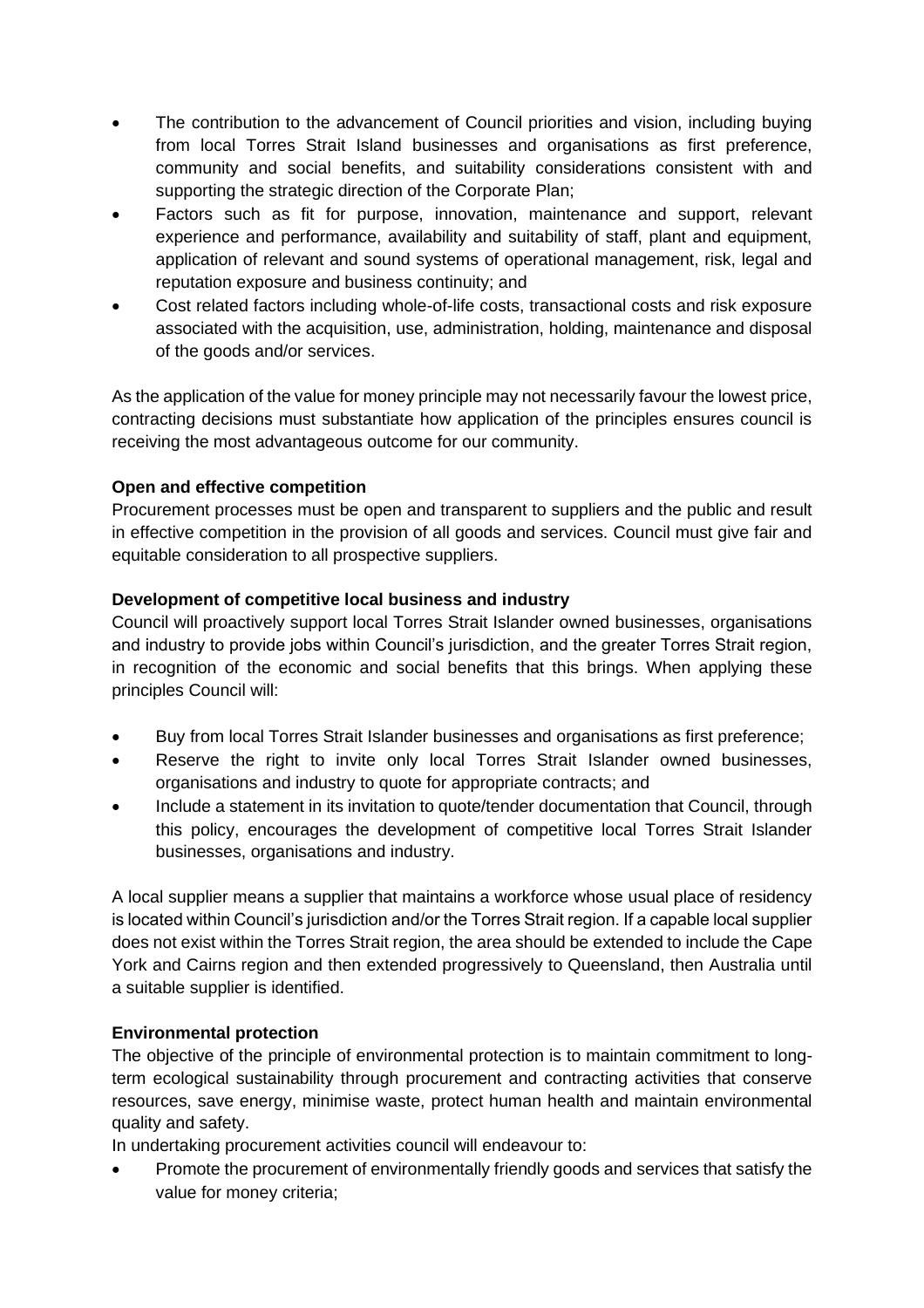- Foster the development of products and processes of low environmental and climatic impact;
- Provide an example to business, industry and the community by promoting the use of climatically and environmentally friendly goods and services:
- Ensure suppliers clean up construction sites and remove all plant and equipment from islands; and
- Encourage environmentally responsible activities.

#### **Ethical behaviour and fair dealing**

Council officers must behave with impartiality, fairness, independence, openness, integrity and professionalism in their discussions and negotiations with suppliers and their representatives.

It is the responsibility of Council officers to report any actual, potential or perceived conflict of interest to their branch manager prior to and during any business dealings.

# **7. Budgetary Provisions**

Procurement must be in accordance with the adopted Annual Budget or a Council resolution and sufficient funds must be available to meet the full cost of the proposed procurement.

# **8. Procurement Guidelines**

#### **Procurement Thresholds**

| Value threshold (GST excl.)     | <b>RFQ Documentation</b> |
|---------------------------------|--------------------------|
| Less than $$2,000$              | written quote<br>1.      |
| \$2,000 to less than \$15,000   | 2 written quotes         |
| \$15,000 to less than \$200,000 | 3 written quotes         |
| \$200,000 or more               | Public tender            |

When seeking quotations, officers should consider the likelihood of exceeding the value thresholds listed above in a financial year. If there is a risk that these limits will be exceeded, then the appropriate number of quotes or a public tender should be sought. All thresholds are cumulative thresholds. If the anticipated value of goods or services of a similar nature procured from the same supplier exceeds \$200,000 in a financial year, or over the proposed term of the contractual arrangement, then a public tender is required.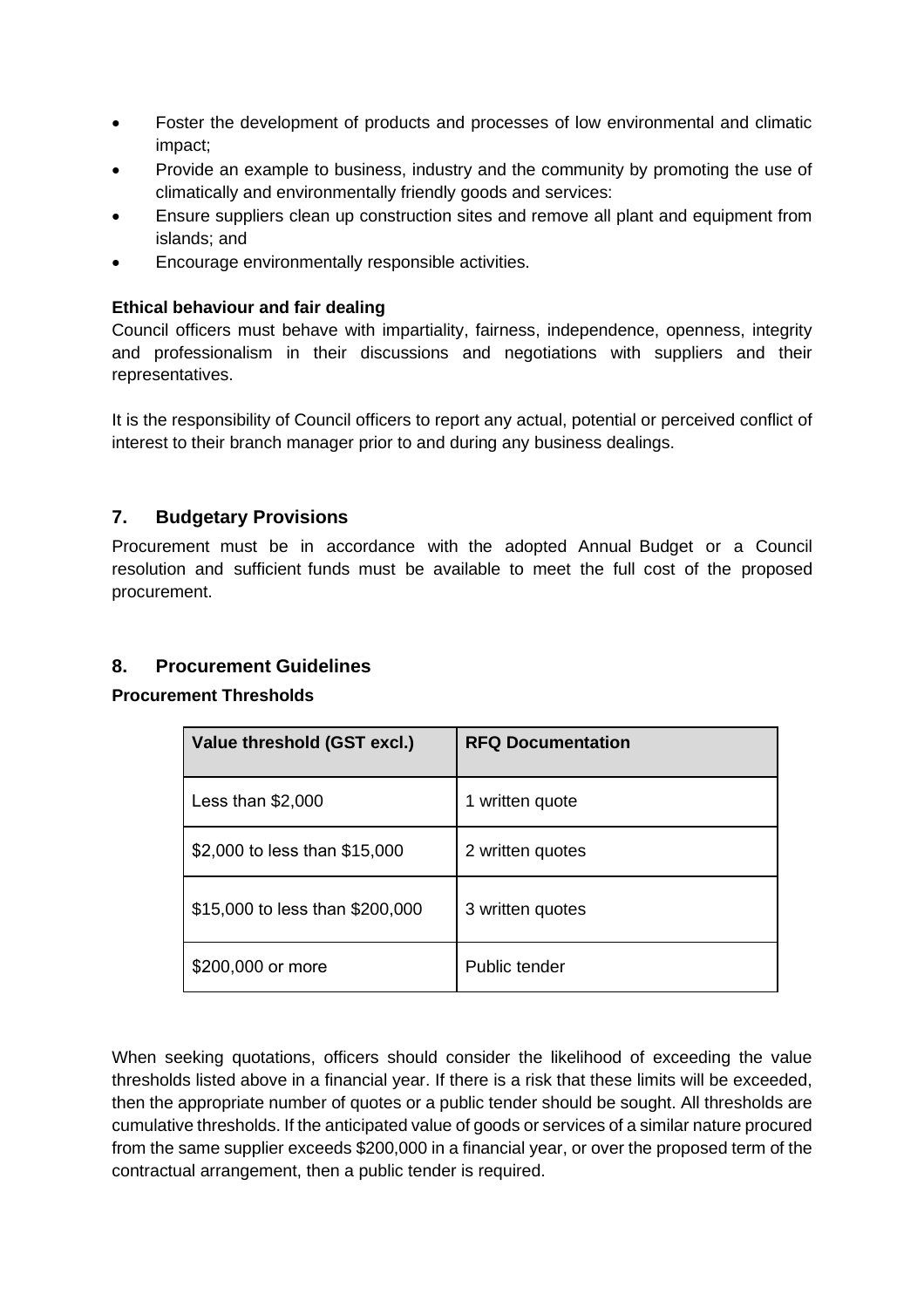# **9. Exemptions to Procurement Guidelines**

Legislation obligates Council to utilise a public tender process (or a closed tender process if an expression of interest has first been called to shortlist tenderers) before making a contract for the carrying out of work, or the supply of goods and services involving a value of \$200,000 or more, unless there is a legislative exemption.

Council officers must follow the procurement guidelines unless they utilise a legislative exemption. Exemptions are provided for under sections 229-235 of the *Local Government Regulation 2012*. These exemptions are:

- A quote or tender consideration plan
- A contractor on an approved contractor list
- A supplier on a register of pre-qualified suppliers
- A supplier on a preferred supplier arrangement
- A supplier on another LGA arrangement, e.g. LGAQ (LocalBuy).

Further exemptions exist if:

- Council resolves (Council resolution obtained) it is satisfied that there is only one supplier who is reasonably available (sole suppliers); or
- Council resolves that, because of the specialised or confidential nature of the services that are sought, it would be impractical or disadvantageous for the local government to invite quotes or tender; or
- A genuine emergency exists; or
- The contract is for the purchase of goods and is made by public auction; or
- The contract is for the purchase of second-hand goods; or
- The contract is made with, or under an arrangement with, a government agency e.g. Queensland State Government arrangements.

Refer to sections 230-235 of the *Local Government Regulation 2012* for further details on the above exemptions.

# **Register of Pre-qualified Suppliers (ROPS)**

Council may establish a ROPS for carrying out of works, goods, services or ICT, by inviting public tenders. Suppliers must submit a tender response and if successful following the evaluation process, suppliers are appointed to the ROPS for a term of up to three years. Once the ROPS is established, further quotes or cost estimates from selected suppliers are required to ensure value for money.

#### **Preferred Supplier Arrangement (PSA)**

Council can establish a PSA where better value for money can be obtained by aggregating the demand for goods and services. Council must invite public tenders and evaluate submissions from suppliers in order for suppliers to be successfully appointed to the PSA. Prices or a schedule of rates are usually fixed for the duration of the arrangement.

#### **Sole Suppliers**

Where the required goods or services are available only from one original source or available from only one stockist, agent or supplier with relative ease of accessibility to Council, the supply of those goods and or services can be applied for under a sole supplier arrangement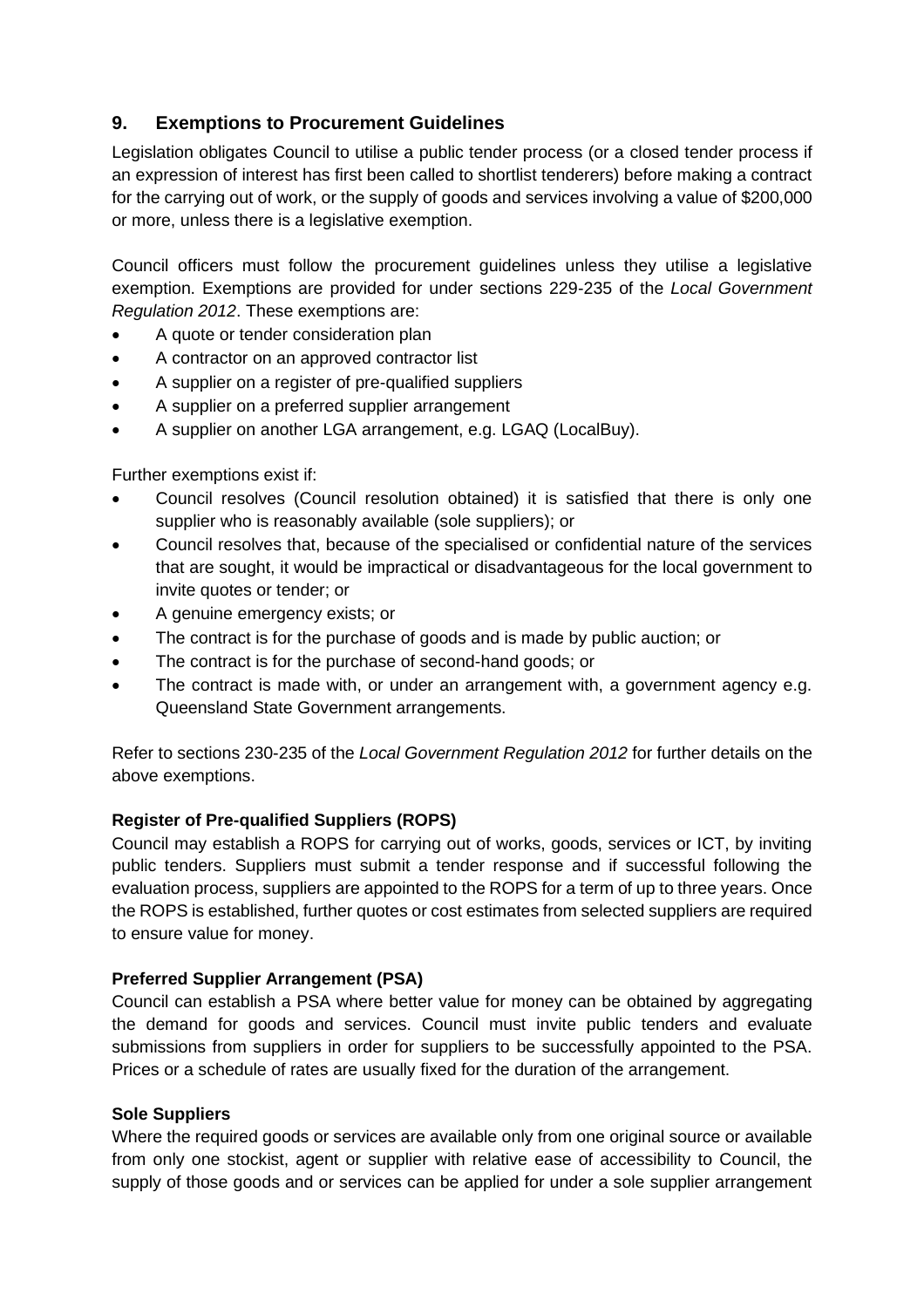via Council resolution.

Procurement provides a report on an annual basis listing all proposed sole supplier arrangements, for the financial year, for adoption by Council. A report is presented to Council bi-annually listing expenditure on sole suppliers.

# **Emergencies**

In recognition that full compliance with existing Council procurement procedures may not support Council's needs during a critical or emergency incident, an alternative procurement process may operate during the incident. This alternative process aims to accommodate urgent Council needs, while ensuring that the procurement process adopted is reasonable and conducted with appropriate consideration of standard procurement principles.

Any emergency procurement must be authorised by the Chief Executive Officer, once a critical or emergency incident has been declared. Such incidents are:

- A state of disaster declared under the *Disaster Management Act 2003*, or any other emergency declaration made by the State's Premier under an enactment;
- Any incident declared by the Chief Executive Officer where the safety or security of any person or property associated with the Council is threatened; and
- An external incident to which the Chief Executive Officer has authorised the provision of urgent support.

Once the immediacy of the incident has passed, purchase orders must be raised to record the expenditure in the same way as they would have been in normal circumstances.

As soon as practical upon cessation of the emergency, a report must be presented to Council to authorise the unapproved expenditure, where this expenditure exceeds delegation, and the methodology by which it was incurred. The Council Resolution must define the genuine emergency situation (such as natural disaster), as well as delegate authority.

# **10. Financial Delegation**

The Chief Executive Officer has procurement authority of \$200,000. Any amount greater than this requires Council approval.

The Chief Executive Officer further has delegation to issue requests for quotes and tenders for any project up to any amount.

Other officers may only incur expenditure on behalf of Council if:

- The officer has been granted the financial delegation by the Chief Executive Officer and this delegation has been recorded in the Register of Financial Delegations, and
- The expenditure is provided for in Council's budget, and
- The officer has received training in Council's procurement systems and procedures, or
- There is a disaster/genuine emergency.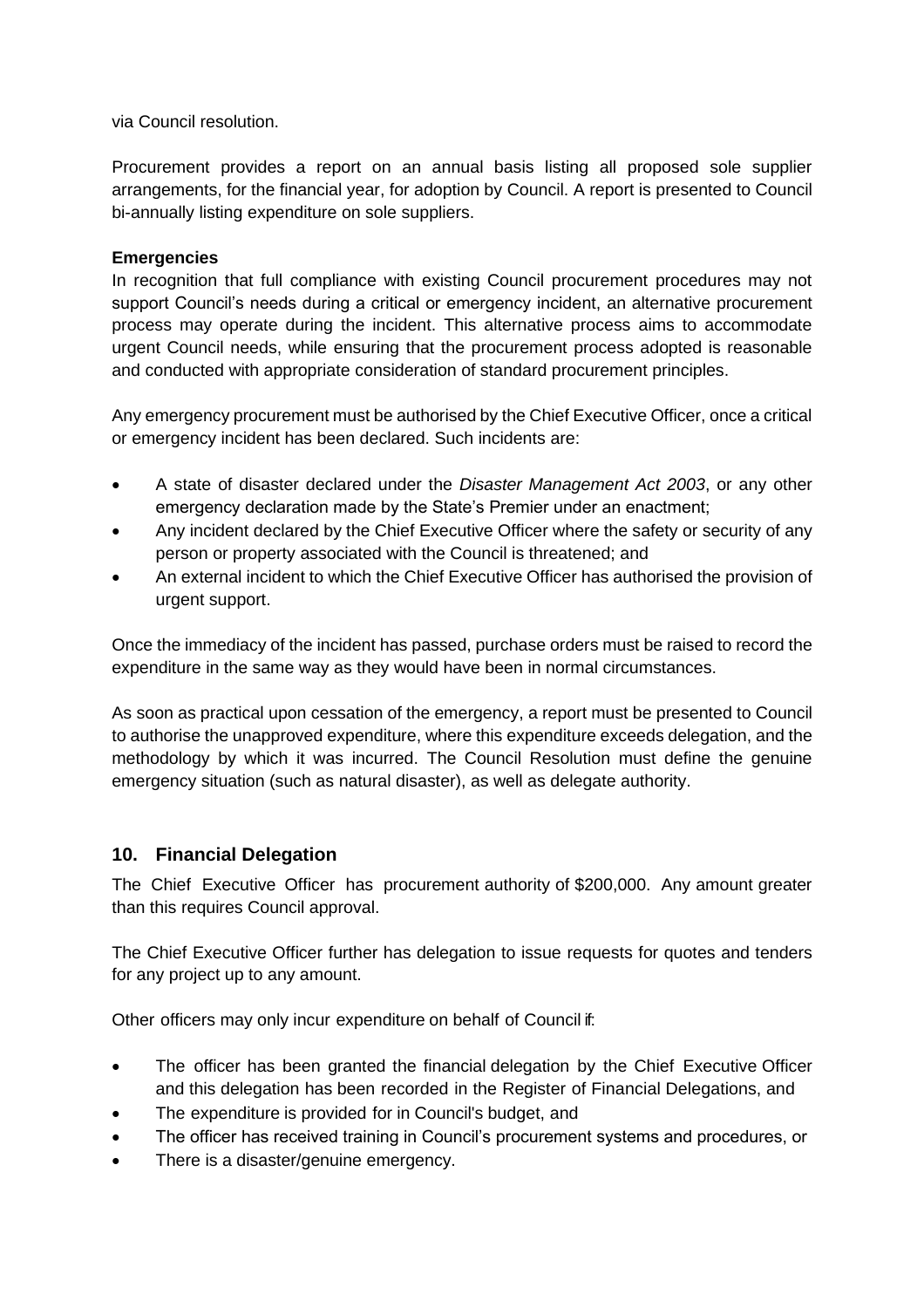No officer, except the Chief Executive Officer may have procurement delegation exceeding \$200,000.

The Chief Executive Officer must approve all financial delegations by recording them in a register of financial delegations to enable procurement activities to occur.

Appendix 1 lists the delegations for all management positions.

# **11. Variations to Purchases**

For the purposes of this policy, variation refers solely to a financial deviation from original contract value. The contract can be a Council purchase order or agreement signed by a delegated Council officer with an external service provider/organisation. Other variations such as non-financial scope changes, extension of time etc are to be managed by delegated Council officers.

Variation procedures are as follows:

- Each variation can only be approved by an officer up to their authorised contractual and financial delegation;
- All variations are to be approved in writing;
- Each variation requires an additional line item on the original purchase order stating the scope and cost.

# **12. Sustainable and Social Procurement**

# **Torres Strait Islander and Social Procurement**

Council is committed to the development of local Torres Strait Islander businesses and social procurement, a strategic approach to meeting social objectives through procurement and contracting, and in particular facilitating employment opportunities to communities within Council's jurisdiction and the Torres Strait region.

Torres Strait Islander and social procurement delivers benefits to Council including:

- Developing and attracting Torres Strait Islander businesses and social enterprises;
- Encouraging local businesses to include Torres Strait Islander, social or community objectives into daily business practices;
- Promoting employment opportunities and inclusive and accessible work environments for young people or older persons who are unemployed and people with disabilities:
- Building the skills, knowledge and ability of not-for-profit community groups to enable them to access funds and expand services.

Council intends to use a portion of its annual procurement spend to engage suppliers that provide a direct benefit to the communities within Council's jurisdiction and the Torres Strait region, including offering quoting opportunities directly to Torres Strait Islander businesses, social enterprises and social benefit suppliers.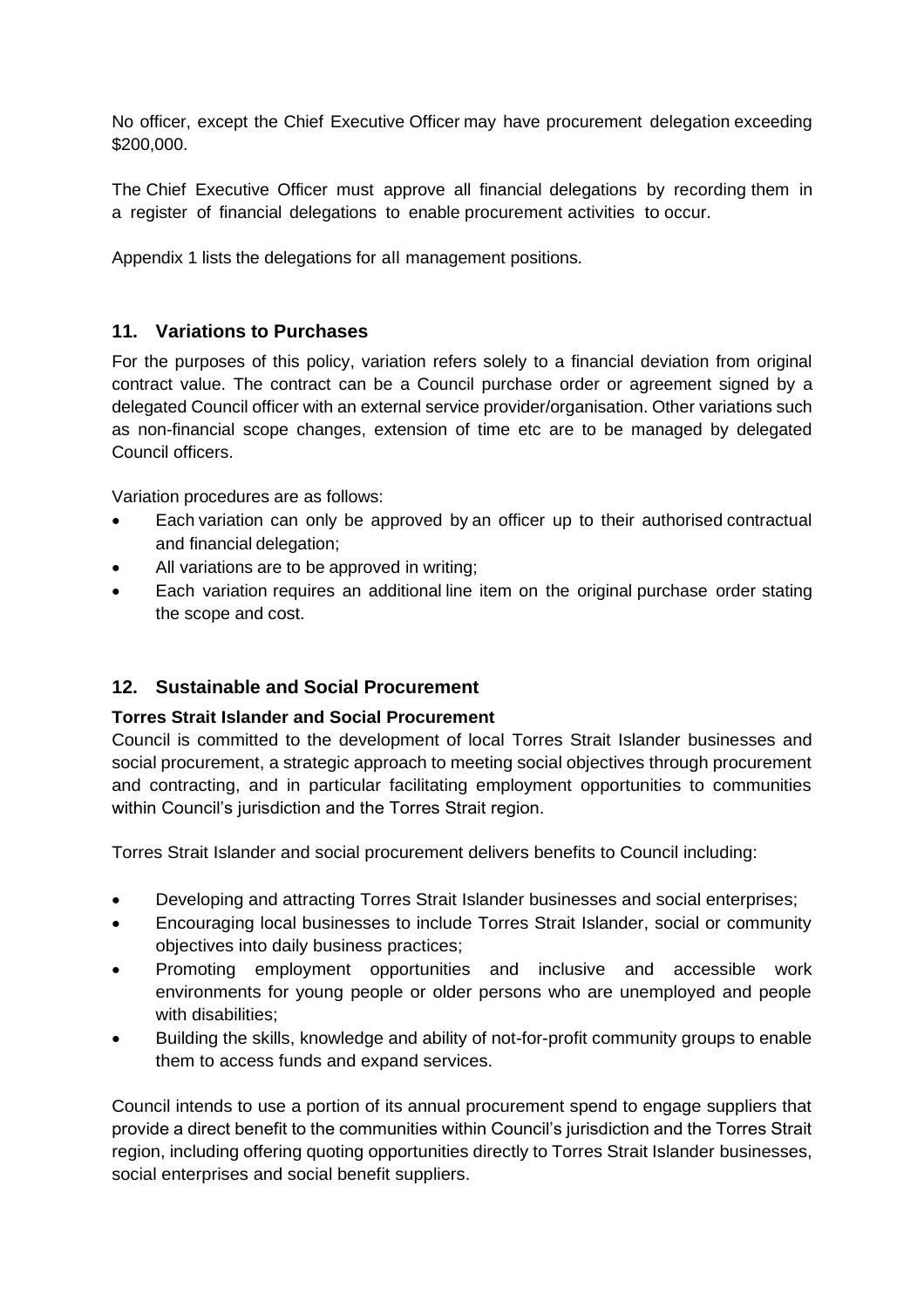#### **Sustainable Procurement**

Council is committed to protecting the environment and doing business with ethical and socially responsible suppliers and procuring goods and services that achieve sustainability outcomes such as those that have a reduced negative impact on the environment and/or an improved social outcome. When procuring goods and services, Council will consider:

- Strategies to avoid unnecessary consumption and manage demand;
- Minimising environmental impacts over the whole-of-life of the goods and /or services;
	- o Products that are durable and long lasting e.g. avoiding or reducing disposable products and single use plastics;
	- o Products that consume less energy, fuel or water in their operation;
- Supplier's socially responsible practices; and
- Value for money over the whole-of-life of the goods and/or services, rather than just initial cost.

Torres Strait Islander, social and sustainable procurement must be conducted in line with consideration to the sound contracting principles and other legislative requirements.

Manager Responsible for Review: Manager Responsible for Review: Head of Corporate Affairs

**Adoption**: 23 June 2020<br> **Due for Revision**: June 2021<br> **Due for Revision**: June 2021

**Due for Revision**: June 2021 Chief Executive Officer<br>
Chief Executive Officer